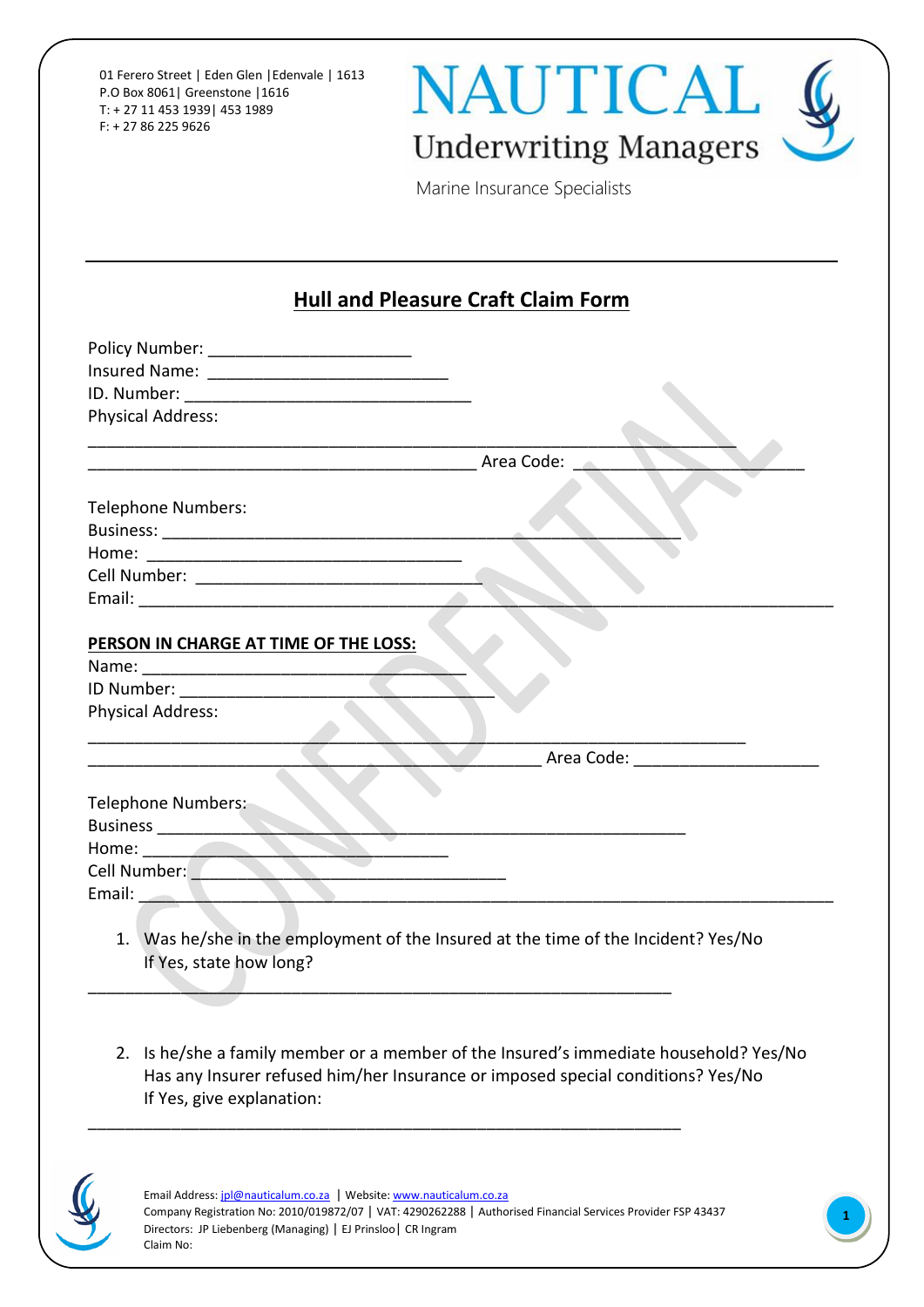## **THE VESSEL**

A) Name:



|              | B) Type and/or Class:                    |
|--------------|------------------------------------------|
| C)           | Crew carried:                            |
|              | D) Year of manufacture:                  |
|              | E) Length:                               |
| F)           | Designed Speed:                          |
|              | G) Horse Power Motors:                   |
|              | H) Replacement Value:                    |
| $\vert$      | Sum Insured:                             |
| J)           | Purchased - From:                        |
|              |                                          |
| L)           | Amount Paid: ___________________________ |
|              | Damages to Vessel:                       |
| Description: |                                          |
|              | Amount Quoted to Repair:                 |
|              | Quoted Repairer Name:                    |
|              | Contact Numbers:                         |
|              | Damages to Trailer:                      |
|              | Description of Damages:                  |
|              | Amount Quoted:                           |
|              | Repairer Name:                           |
|              |                                          |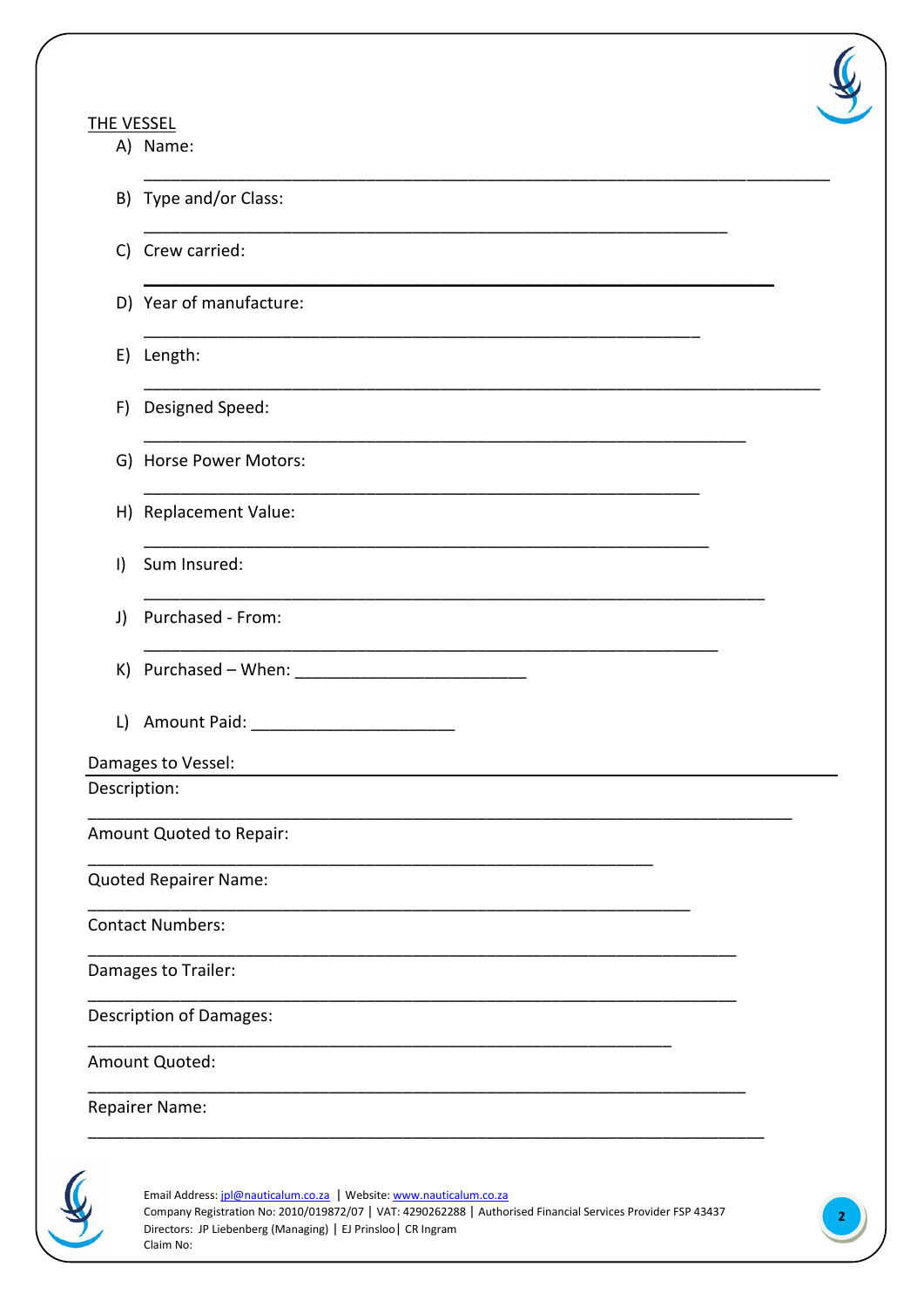

Contact Numbers:

| DETAILS OF INCIDENT                                                                              |
|--------------------------------------------------------------------------------------------------|
|                                                                                                  |
|                                                                                                  |
|                                                                                                  |
| Estimated Speed of vessel at the time of the accident? ________________________________          |
|                                                                                                  |
|                                                                                                  |
| IF ACCIDENT TOOK PLACE AT NIGHT, WERE LIGHTS EXHIBED BY:                                         |
| Insured's Vessel:                                                                                |
| Other Vessel:                                                                                    |
|                                                                                                  |
| WHAT SIGNALS, AUDIBLE OR OTHERWISE WERE GIVEN? _________________________________                 |
| WHO IN YOUR OPINION WAS TO BLAME? WHO IN YOUR OPINION                                            |
| WAS ANY STATEMENT AS FAULT MADE BY THE PERSON IN CHARGE OF THE VESEL OR BY ANY                   |
|                                                                                                  |
| STATE EXACTLY THE PURPOSE FOR WHICH THE VESSEL WAS BEING USED AT THE TIME OF THE                 |
| ACCIDENT?                                                                                        |
| WAS THE ACCIDENT REPORTED TO THE POLICE? YES/NO                                                  |
|                                                                                                  |
|                                                                                                  |
| IF THE VESSEL REMAINS SUNK OR STRANDED GIVE POSTION AS ACCURATELY AS POSSIBLE:                   |
|                                                                                                  |
| IN CASE OF THEFT                                                                                 |
| STATE HOW?                                                                                       |
|                                                                                                  |
| WHEN?                                                                                            |
| BY WHO?                                                                                          |
| WHAT PRECAUTIONS WERE TAKEN TO SAFEGUARD THE PROPERTY?                                           |
| WHERE WAS THE VESSEL PARKED?                                                                     |
| HAVE YOU NOTIFIED THE THEFT TO THE POLICE? YES/NO                                                |
|                                                                                                  |
|                                                                                                  |
|                                                                                                  |
| GIVE FULL DESCRIPTION OF CIRCUMSTANCES SURROUNDING THE LOSS, DAMAGE, ACCIDENT OR<br><b>THEFT</b> |

\_\_\_\_\_\_\_\_\_\_\_\_\_\_\_\_\_\_\_\_\_\_\_\_\_\_\_\_\_\_\_\_\_\_\_\_\_\_\_\_\_\_\_\_\_\_\_\_\_\_\_\_\_\_\_\_\_\_\_\_\_\_\_\_\_\_\_\_\_\_

\_\_\_\_\_\_\_\_\_\_\_\_\_\_\_\_\_\_\_\_\_\_\_\_\_\_\_\_\_\_\_\_\_\_\_\_\_\_\_\_\_\_\_\_\_\_\_\_\_\_\_\_\_\_\_\_\_\_\_\_\_\_\_\_\_\_\_\_\_\_\_\_\_\_\_\_\_\_\_\_

Email Address[: jpl@nauticalum.co.za](mailto:jpl@nauticalum.co.za) | Website[: www.nauticalum.co.za](http://www.nauticalum.co.za/) Company Registration No: 2010/019872/07 | VAT: 4290262288 | Authorised Financial Services Provider FSP 43437 Directors: JP Liebenberg (Managing) | EJ Prinsloo| CR Ingram Claim No:

\_\_\_\_\_\_\_\_\_\_\_\_\_\_\_\_\_\_\_\_\_\_\_\_\_\_\_\_\_\_\_\_\_\_\_\_\_\_\_\_\_\_\_\_\_\_\_\_\_\_\_\_\_\_\_\_\_\_\_\_\_\_\_\_\_\_\_\_\_\_\_\_\_\_\_\_\_\_\_\_ \_\_\_\_\_\_\_\_\_\_\_\_\_\_\_\_\_\_\_\_\_\_\_\_\_\_\_\_\_\_\_\_\_\_\_\_\_\_\_\_\_\_\_\_\_\_\_\_\_\_\_\_\_\_\_\_\_\_\_\_\_\_\_\_\_\_\_\_\_\_\_\_\_\_\_\_\_\_\_\_ \_\_\_\_\_\_\_\_\_\_\_\_\_\_\_\_\_\_\_\_\_\_\_\_\_\_\_\_\_\_\_\_\_\_\_\_\_\_\_\_\_\_\_\_\_\_\_\_\_\_\_\_\_\_\_\_\_\_\_\_\_\_\_\_\_\_\_\_\_\_\_\_\_\_\_\_\_\_\_\_ \_\_\_\_\_\_\_\_\_\_\_\_\_\_\_\_\_\_\_\_\_\_\_\_\_\_\_\_\_\_\_\_\_\_\_\_\_\_\_\_\_\_\_\_\_\_\_\_\_\_\_\_\_\_\_\_\_\_\_\_\_\_\_\_\_\_\_\_\_\_\_\_\_\_\_\_\_\_\_\_

**3**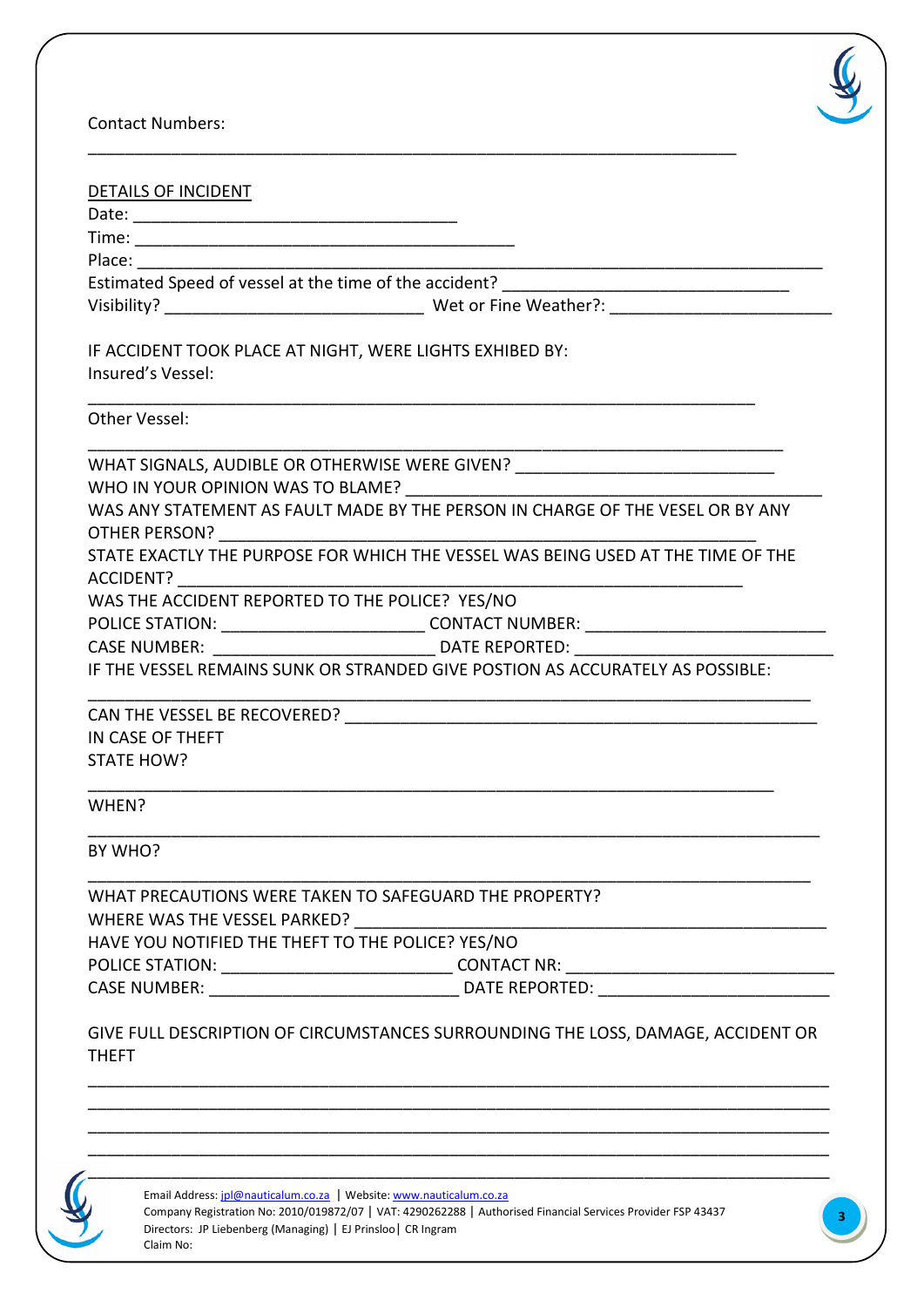|                 | <b>NAME OF OTHER PARTY:</b>                                                                                                                                                                                                                          |
|-----------------|------------------------------------------------------------------------------------------------------------------------------------------------------------------------------------------------------------------------------------------------------|
|                 |                                                                                                                                                                                                                                                      |
|                 | <b>CONTACT TELEPHONE NRS: BUSINESS</b>                                                                                                                                                                                                               |
|                 | <b>INSURANCE COMPANY:</b>                                                                                                                                                                                                                            |
| <b>ADDRESS:</b> | <b>POLICY HOLDER NAME:</b>                                                                                                                                                                                                                           |
|                 | <b>POLICY NUMBER:</b>                                                                                                                                                                                                                                |
|                 |                                                                                                                                                                                                                                                      |
|                 |                                                                                                                                                                                                                                                      |
|                 |                                                                                                                                                                                                                                                      |
|                 | CONTACT NR: _______________________________                                                                                                                                                                                                          |
|                 |                                                                                                                                                                                                                                                      |
|                 | CONTACT NR: ______________________________                                                                                                                                                                                                           |
|                 |                                                                                                                                                                                                                                                      |
| WITNESS:        | CONTACT NR: ______________________________                                                                                                                                                                                                           |
|                 |                                                                                                                                                                                                                                                      |
|                 | Email Address: jpl@nauticalum.co.za   Website: www.nauticalum.co.za<br>Company Registration No: 2010/019872/07   VAT: 4290262288   Authorised Financial Services Provider FSP 43437<br>Directors: JP Liebenberg (Managing)   EJ Prinsloo   CR Ingram |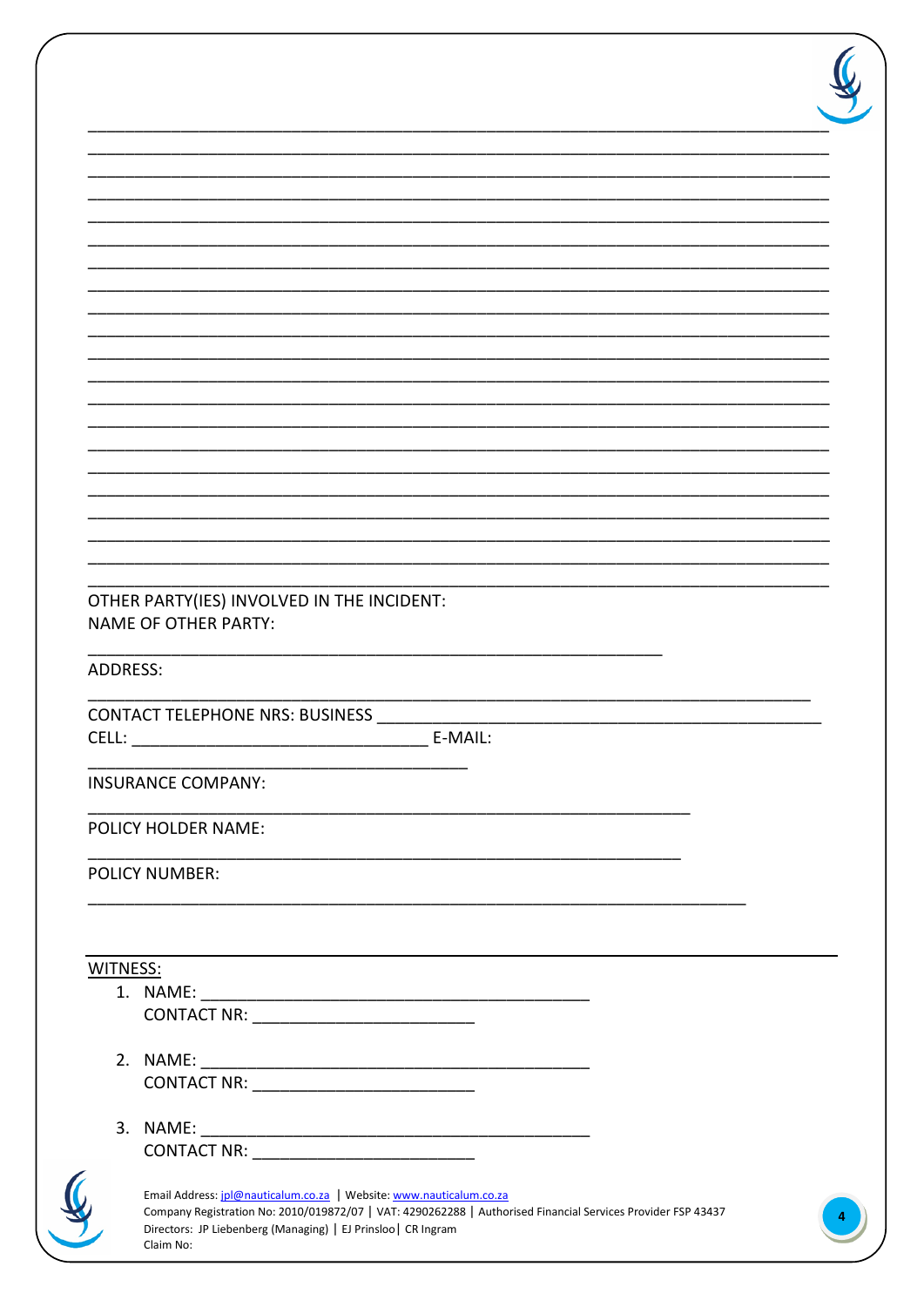|  | <b>SALVAGE OF VESSEL:</b> |  |  |  |
|--|---------------------------|--|--|--|
|--|---------------------------|--|--|--|

| <u>SALVAGE OF VESSEL:</u>                                                                                                                    |  |  |  |
|----------------------------------------------------------------------------------------------------------------------------------------------|--|--|--|
|                                                                                                                                              |  |  |  |
|                                                                                                                                              |  |  |  |
|                                                                                                                                              |  |  |  |
| WHERE CAN THE VESSEL/TRAILER BE ASSESSED?                                                                                                    |  |  |  |
| NAME:                                                                                                                                        |  |  |  |
| ADRESS:                                                                                                                                      |  |  |  |
| <b>CONTACT NUMBERS:</b>                                                                                                                      |  |  |  |
|                                                                                                                                              |  |  |  |
| IS THE VESSEL/TRAILER UNECONOMICAL TO REPAIR?                                                                                                |  |  |  |
|                                                                                                                                              |  |  |  |
|                                                                                                                                              |  |  |  |
| SALVAGE OFFERED: YES/NO                                                                                                                      |  |  |  |
| <b>MEDICAL EXPENSES</b>                                                                                                                      |  |  |  |
| If emergency attendance upon the Insured or his family was necessary as a result of the vessel                                               |  |  |  |
| sinking or being in a collision?                                                                                                             |  |  |  |
| Who attended?                                                                                                                                |  |  |  |
| Who was treated?                                                                                                                             |  |  |  |
| <u> 1980 - Johann Barn, mars ar breithinn ar chwaraeth a chwaraeth a chwaraeth a chwaraeth a chwaraeth a chwaraet</u><br>Nature of injuries? |  |  |  |
|                                                                                                                                              |  |  |  |
| Damage or injuries to other party/property? YES/NO                                                                                           |  |  |  |
| Please state nature of damage to property:                                                                                                   |  |  |  |
|                                                                                                                                              |  |  |  |
| IF A CLAIM HAS BEEN OR IS LATER MADE AGAINST THE INSURED OR ANY COMMUNICATION IS                                                             |  |  |  |
| RECEIVED RELATING TO A CLAIM, INTENTED PROSECUTION, INQUEST OR INJURY IT MUST                                                                |  |  |  |
| IMMEDIATELY BE SENT TO THE NAUTICAL UNDERWRITING MANAGERS WITH FULL PARTICULARS.                                                             |  |  |  |
| DO NOT ADMIT LIABILITY OR MAKE ANY OFFER OR PROMISE OF PAYMENT.                                                                              |  |  |  |
| <b>GIVE FULL DETAILS OF:</b>                                                                                                                 |  |  |  |
| PREVIOUS LOSSES, IF ANY                                                                                                                      |  |  |  |
|                                                                                                                                              |  |  |  |
|                                                                                                                                              |  |  |  |

\_\_\_\_\_\_\_\_\_\_\_\_\_\_\_\_\_\_\_\_\_\_\_\_\_\_\_\_\_\_\_\_\_\_\_\_\_\_\_\_\_\_\_\_\_\_\_\_\_\_\_\_\_\_\_\_\_\_\_\_\_\_\_\_\_\_\_\_\_\_\_\_\_\_\_\_\_\_\_\_ \_\_\_\_\_\_\_\_\_\_\_\_\_\_\_\_\_\_\_\_\_\_\_\_\_\_\_\_\_\_\_\_\_\_\_\_\_\_\_\_\_\_\_\_\_\_\_\_\_\_\_\_\_\_\_\_\_\_\_\_\_\_\_\_\_\_\_\_\_\_\_\_\_\_\_\_\_\_\_\_